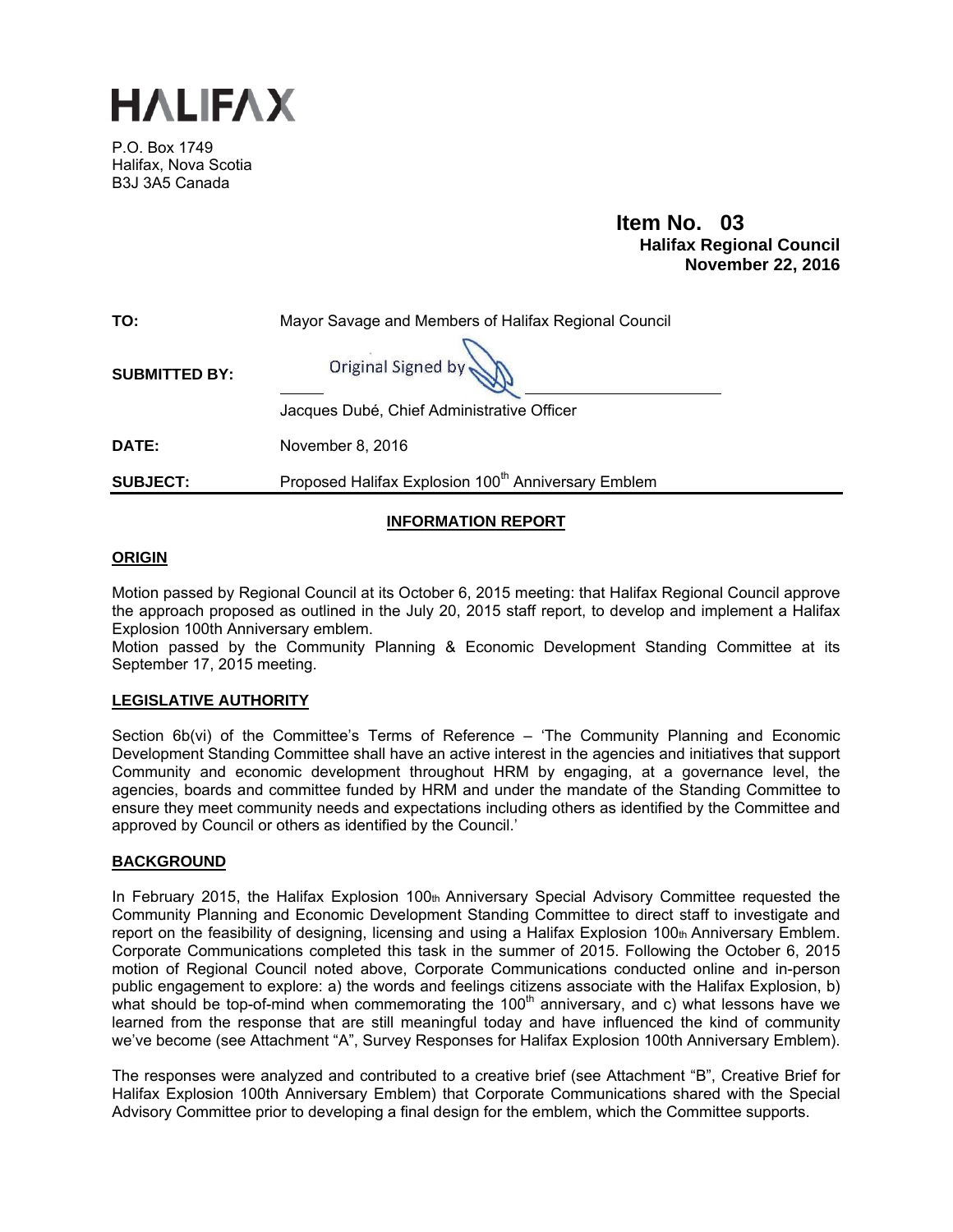#### **DISCUSSION**

In the October 6, 2015 report to Regional Council, Corporate Communications recommended an approach to developing the commemorative emblem that would "still be rooted in the fundamental context of the master brand identity" by incorporating the HΛLIFΛX wordmark and brand guidelines. As noted in the report, if the municipality developed a Halifax Explosion commemorative emblem based on the municipal brand, it would need to be adopted as a symbol of the municipality and its use would be subject to the same legislative protection granted to the HALIFAX brand and wordmark. This would require an amendment of Administrative Order 19.

While the original intent to develop an emblem was based on creating a symbol that would reflect the municipality's identity, subsequent collaboration among the members of the Halifax Explosion 100<sup>th</sup> Anniversary Working Group (NS Communities, Culture and Heritage; Communications Nova Scotia; Parks Canada; Halifax Regional Municipality; Halifax Libraries; Maritime Museum of the Atlantic; Halifax Army Museum) and the Halifax Explosion 100<sup>th</sup> Anniversary Advisory Committee explored the benefits of integrating all marketing elements into a universal, non-partisan strategy and identity.

In this approach, federal, provincial, municipal and non-profit organizations would use a common campaign approach and identity to ensure all audiences could easily identify and engage various information and promotional sources on the history of the explosion and the diverse marketing elements leading to the 100<sup>th</sup> anniversary commemorative program scheduled for December 2017.

Integrating the Working Group's communications and marketing efforts into a single entity would require suspending the members' individual brands to avoid clutter, confusion and duplication within the collective campaign, which would benefit the national and international audiences engaged in the commemoration. A common website, social media campaign, advertisements, print materials and other communication vehicles would use a consistent creative identity that reflects no individual organization, which has been supported by the Halifax Explosion 100<sup>th</sup> Anniversary Special Advisory Committee. The identity for this common campaign will be revealed on December 1 during the annual Christmas tree send-off to Boston.

The HALIFAX brand and wordmark were thus removed from the context of the commemorative emblem's visual identity and a more generic approach (see Figure 1) adopted to capture and reflect the abundant feedback from the public engagement exercise. Subsequent testing suggests that the Halifax Explosion commemorative logo effectively and respectfully positions the commemoration of the Explosion (see Attachment "C" - Focus Group Results for Halifax Explosion 100th Anniversary Emblem). Given that the revised emblem concept would no longer be considered a distinct symbol of the municipality, there would be no requirement to amend Administrative Order 19 to govern its use as it would be applied to various communications materials shared by the Working Group.

> HALIFAX EXPLOSION  $- 100 -$

Figure 1: Proposed nonpartisan visual identity for .<br>the Halifax Explosion 100<sup>th</sup> Anniversary Commemorative Emblem

#### **FINANCIAL IMPLICATIONS**

None; all costs (approximately \$15,000) associated with the community engagement and design of the commemorative emblem are accounted for in the existing 2016-17 operating budget A620 6919. Production costs associated with any use of the final emblem will need to be considered and accounted for within the budget for the broader Municipal Commemorative Program and the 2017-18 Corporate Communications advertising budget A620 6912.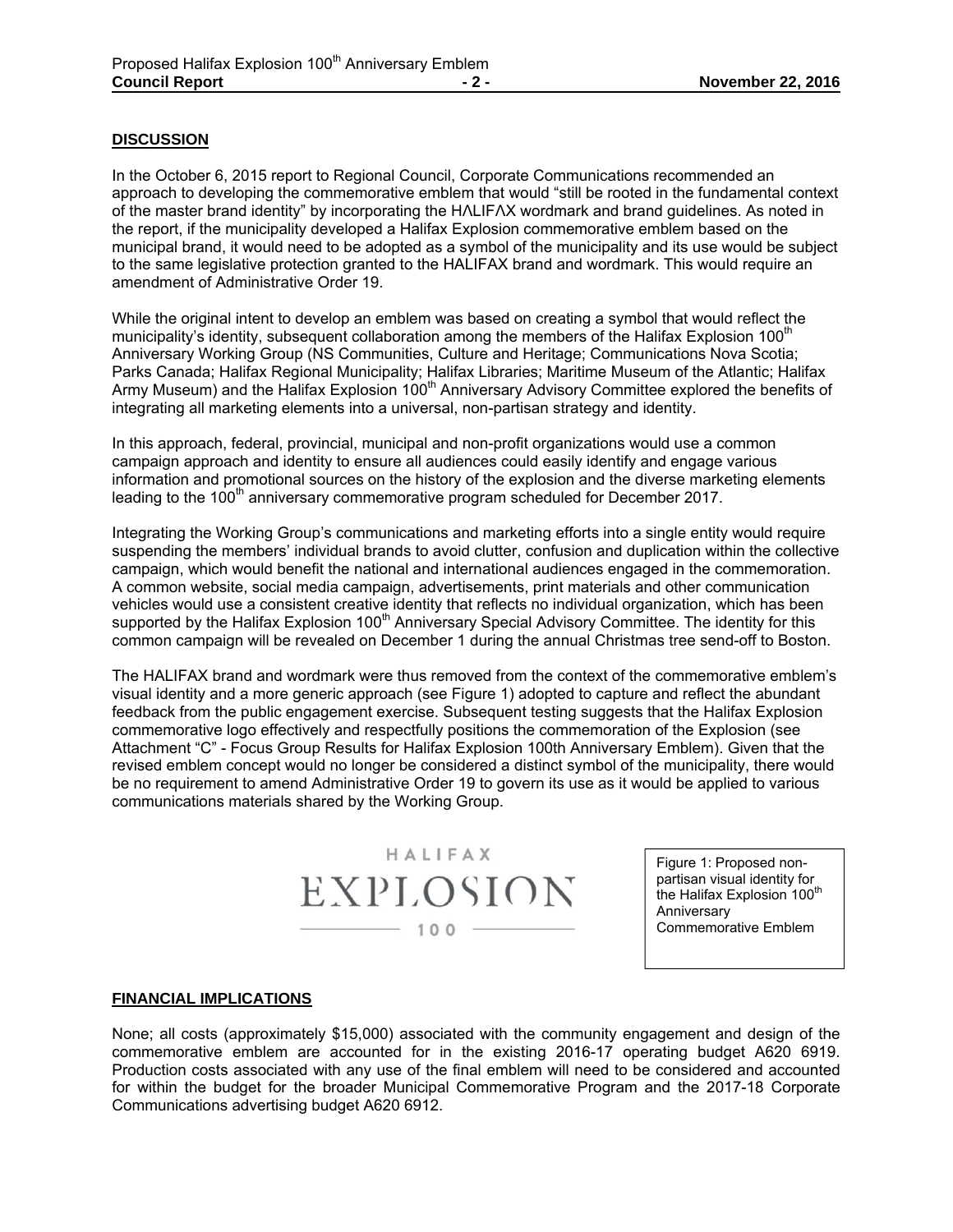#### **COMMUNITY ENGAGEMENT**

Broad public and community engagement helped inform the creative brief for the commemorative emblem based on a program that employed an online survey and personal interviews. The feedback (see Attachment "A", Survey Responses for Halifax Explosion 100th Anniversary Emblem) helped ensure the final design reflected what people feel when they think about the explosion and the lessons we learned that are still relevant today.

A total of 375 surveys were completed and meetings were held with relatives of survivors, African NS and Mi'kmaq communities, and the military. Corporate Communications shared the creative brief with the Special Advisory Committee and the Halifax Explosion 100<sup>th</sup> Anniversary Working Group to ensure alignment and support.

The design then underwent formal focus group testing (see Attachment "C" - Focus Group Results for Halifax Explosion 100th Anniversary Emblem) to confirm that the Halifax Explosion commemorative logo effectively and respectfully positions the commemoration of the Explosion.

#### **ATTACHMENTS**

Attachment "A", Survey Responses for Halifax Explosion 100th Anniversary Emblem Attachment "B", Creative Brief for Halifax Explosion 100th Anniversary Emblem Attachment "C" - Focus Group Results for Halifax Explosion 100th Anniversary Emblem

A copy of this report can be obtained online at http://www.halifax.ca/council/agendasc/cagenda.php then choose the appropriate meeting date, or by contacting the Office of the Municipal Clerk at 902.490.4210, or Fax 902.490.4208.

Report Prepared by:

Bruce DeBaie, Managing Director, Corporate Communications 902-490-2348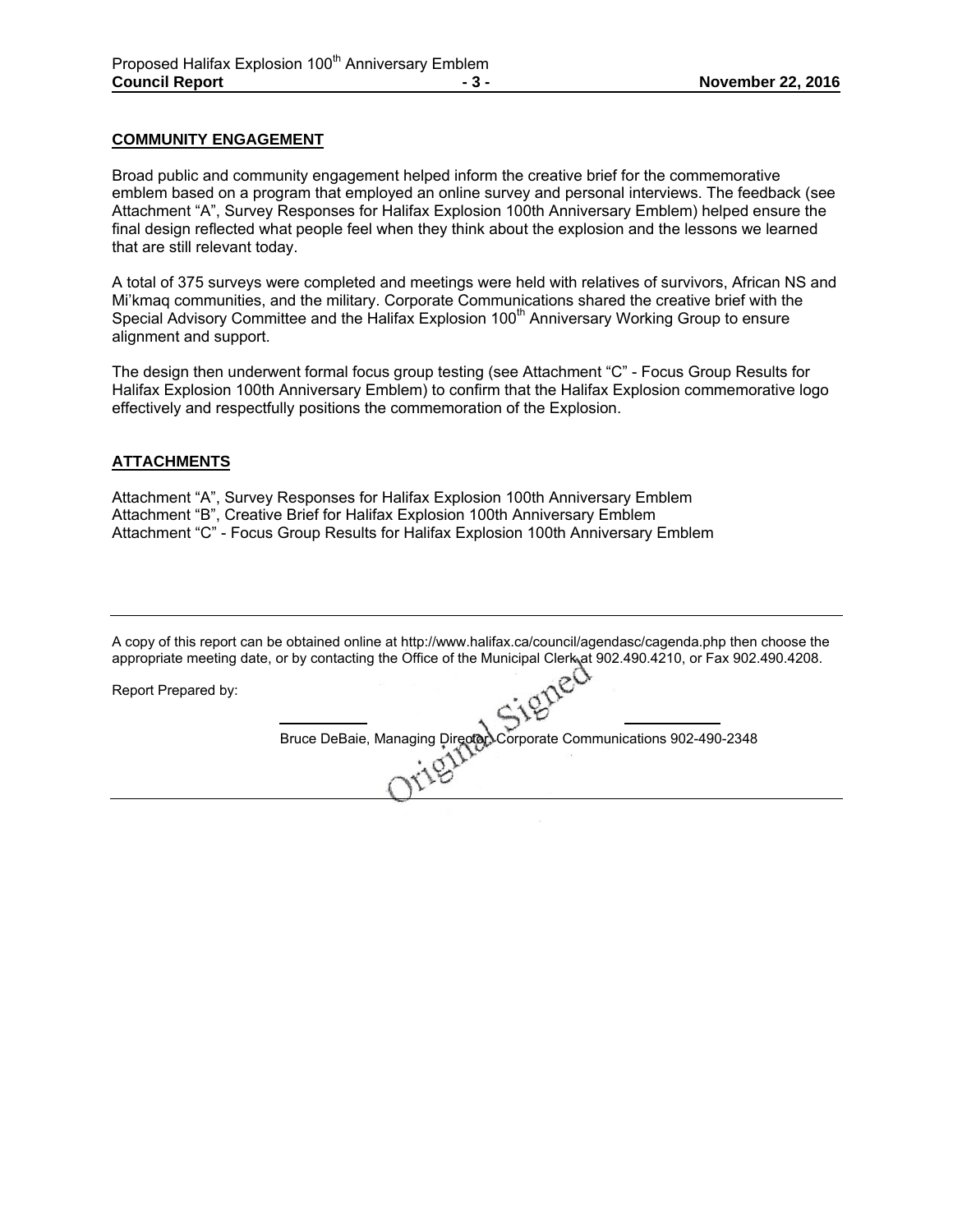## **Attachment "A" - Survey Responses for Halifax Explosion 100th Anniversary Emblem**

#### **Words and feelings associated with the Halifax Explosion**

- Anxiety
- Anger
- Appreciate
- Acknowledge
- Boston help
- Bond
- Brick buildings on Barrington they should be an integral part of a modern, high tech, green/environmentally friendly downtown core
- Community
- Character defining
- Communication
- Canadian
- Compassion
- Chaos
- Courage
- Commemorate
- Change
- Coming together
- Devastation
- Destruction
- Disaster
- Despair
- Explosion
- Empathy
- Fear
- Family
- Families changed forever
- Fort Needham
- Frances Mackey trying to stop the ships from hitting
- Gratitude
- Glass
- Grief
- Great Grandmother/Grandfather
- Great losses
- History
- Heritage
- Halifax
- Harbour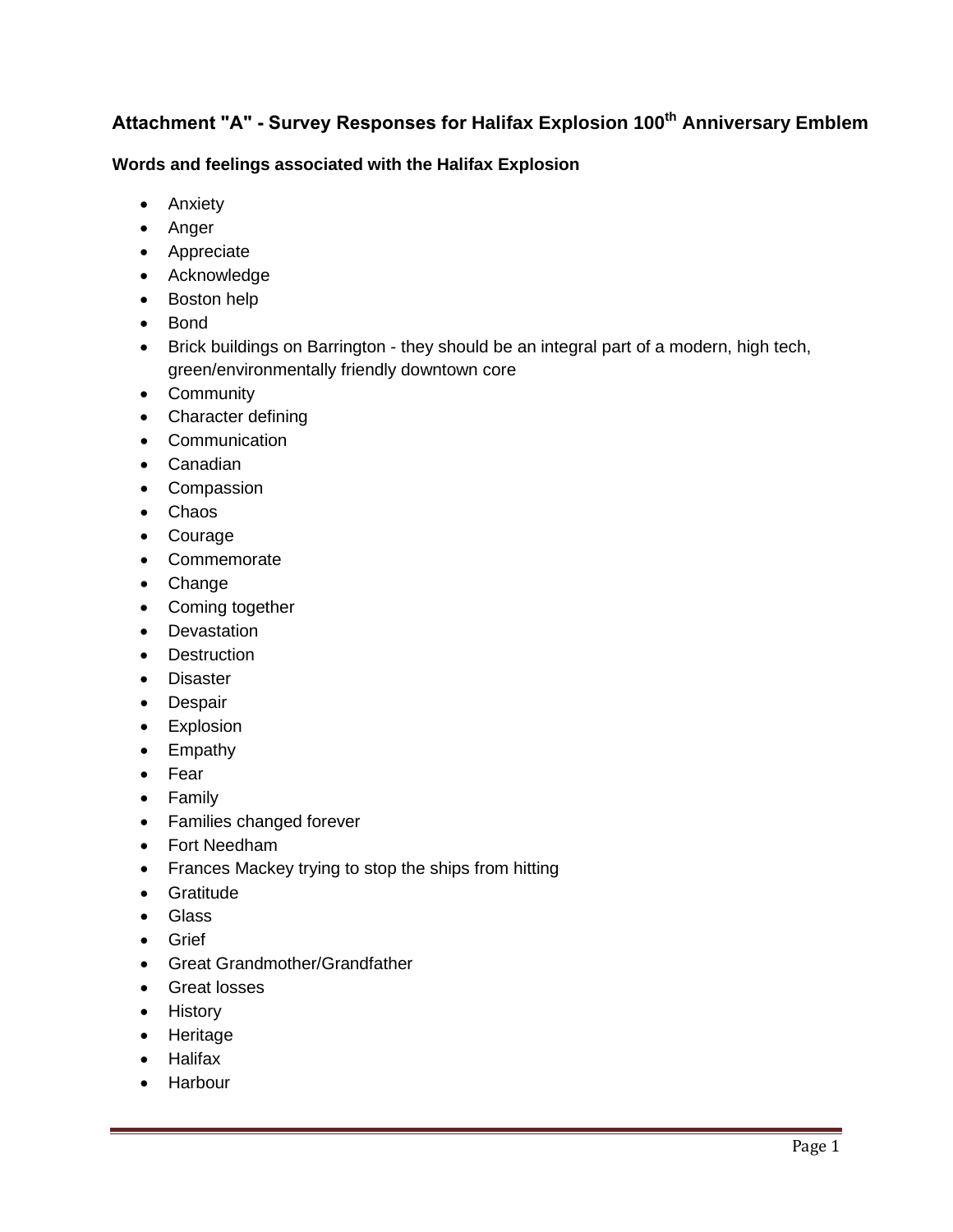- Hope
- Horrific
- Horror
- Humanity
- Human capacity
- Heroism of Coleman
- Heritage moment commercial
- Halifax Disaster worst in Canada's
- Impact on community
- Kindness
- Loss
- Lives ruined
- Mont Blanc
- Mi'Kmaq
- Mourning
- Pain
- PTSD
- Pride
- Personal hardship
- Profound change
- Protect landmark architecture and buildings
- Remember
- Respect
- Resilience
- Redevelopment
- Revival
- Resilience to Tragedy
- Sharing
- Ships
- Sacrifice
- Selflessness
- Sorrow
- Shock
- Strength
- Shattered glass
- Shelter
- Thankful
- Tragedy
- Terrifying
- Value of help from others
- War-related
- World War One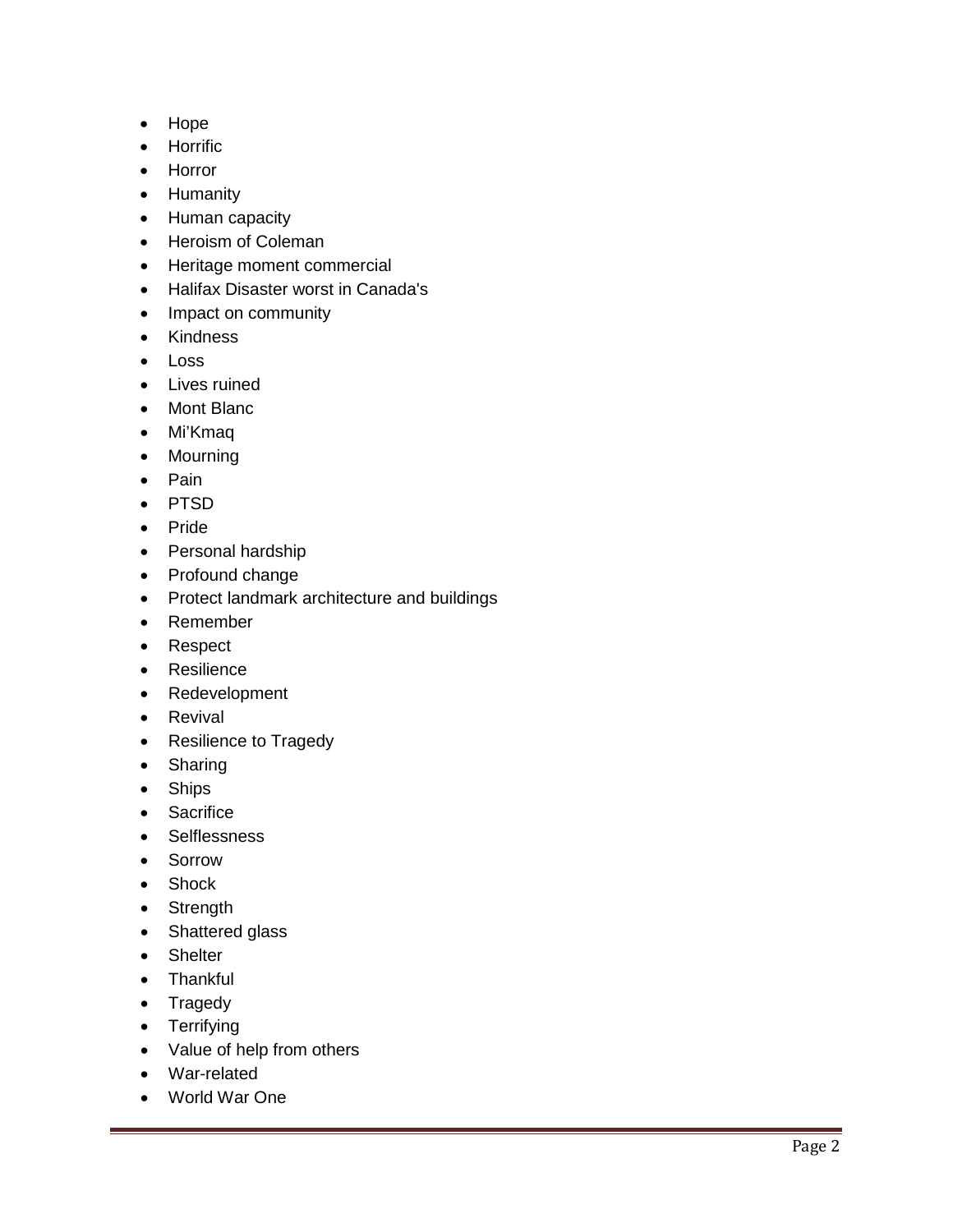### **What should be top-of-mind for all of us when commemorating the 100th anniversary of the Halifax Explosion?**

### **Community & Resilience**

- Honour the great loss and passionately reflect the strength of the community
- Celebrate how the community, the city, the world came together to help those in need.
- The commemoration should be solemn, respectful, and dignified; while at the same time it should be educational and celebrate the resilience of the city rising from the ashes to become a vibrant centre on the east coast of Canada.
- Amazing human spirit
- Suffering that brought every social layer together
- The many selfless "acts of community" by individuals and groups which brought comfort and life to the survivors.
- How it shaped the history and fabric of the city
- Sense of belonging, connectedness to neighbours, links and friendships with communities near and far, helping those in need
- That our city has enormous strength: we are small but mighty.
- From tragedy, devastation and sadness came heroism, community and generosity.
- We should celebrate the innovation produced through tragedy.
- Commemoration needs to celebrate the resilience of the human spirit and the essential goodness of people as, after utter destruction and great fear, new life rose from the ashes!

### **Heroes & Remembrance**

- I think it's important to commemorate the heroes, the lives lost and those that were greatly impacted; reflect on the importance of helping others and how it has helped shape our community over time; and tell the individual stories that have been passed down through generations, as well as those of survivors still alive.
- Remembering Vince
- Honour the survivors who did what they could for each other.
- Thanking Boston
- We do need a more visual reminder of that event, not just to remember those who lost their lives, but how people rushed to Halifax to help in whatever way they could.
- Let us remember and honour the brave people of Halifax and commemorate this event in a meaningful way, giving comfort to a generation of family members who want to honour their lost relatives and teach our children about this historical event.
- To make sure everyone is honoured both the victims, and survivors and their families.
- Educate the younger generation.
- Let us remember from this tragedy that we must practice safety at all times to avoid the human toll and destruction.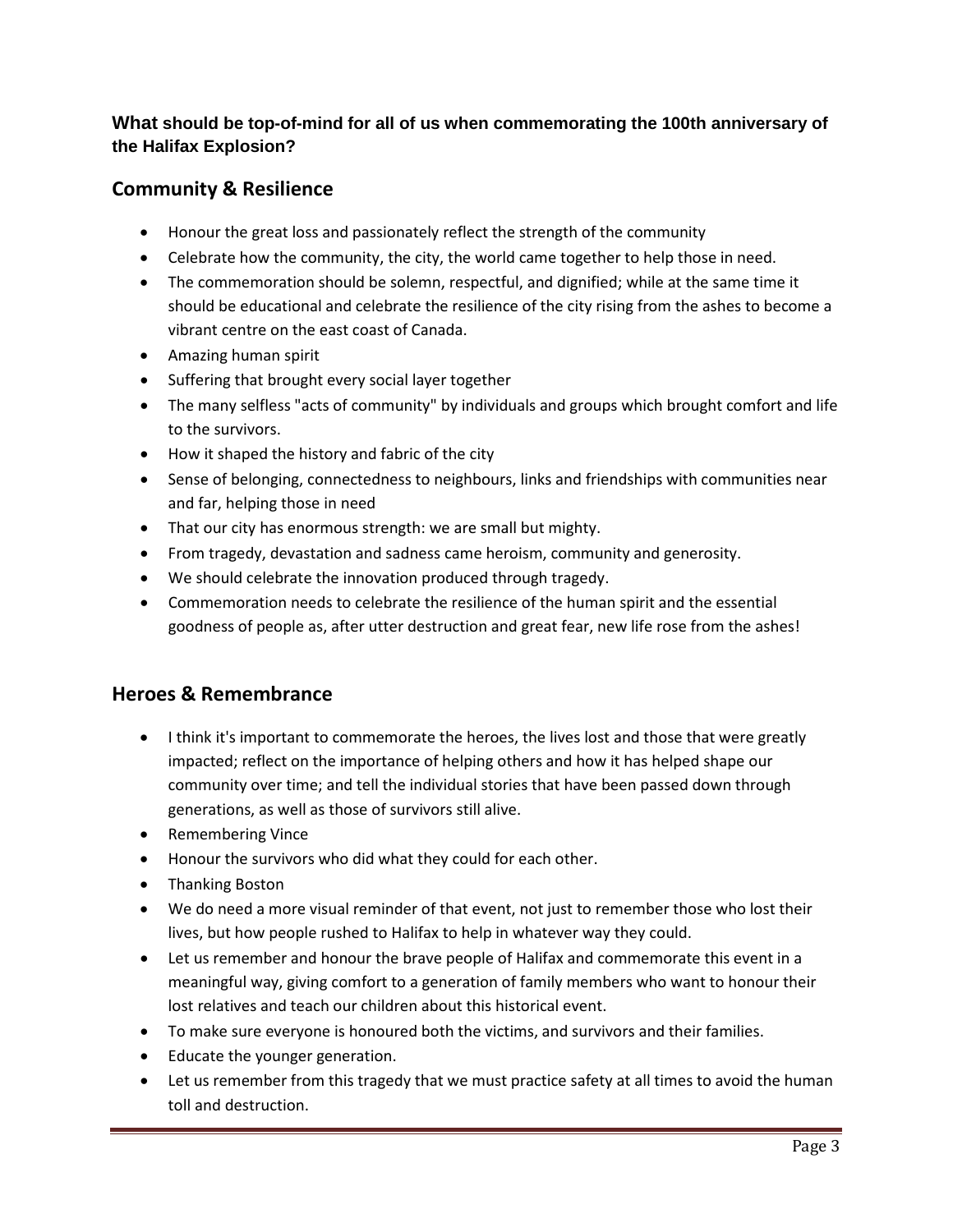- Recognizing the spirit and selflessness of those who stepped up to help in any way
- To remember the explosion within the context of the social and political history of the time. The explosion is just the most memorable part of the bigger story
- To remember that it's a part of our city's history that physically and emotionally shaped who we are.

#### **Loss:**

- We should remember the loss but celebrate the survival. The city survived the devastation and is now thriving.
- The extent of damage and human lives killed in context of the population of the times needs to be better understood.
- Condolences for those who lost their lives.
- The total loss of lives strikes me as the biggest one and they all should be remembered with all their names listed.
- The devastation for the families who lost members and the hardships of the surrounding areas, which lost homes and shelter.
- The loss of life, the survivors, the support.
- That this horrific event devastated not only Halifax, but Dartmouth as well, wiping out an entire Mi'Kmaq village, flattening major business, killing and seriously injuring thousands, beaconing a mention or image in the commemorative emblem.

### **Change:**

- The Halifax Explosion changed the face, and faces of Halifax.
- The thousands of people injured or killed and the landscape of the city forever changed.
- Changed the architectural landscape of the city
- How well the city handled the incredible situation for those who lost their lives and those for whom life was never the same again.

### **Survivors & Rebuilding:**

- Rebuilding after tragedy
- The spirit of the people who survived and rebuilt the city and made it what it has become
- That we are survivors and strong in the face of adversity.
- That we survived with the help from the Bostonians.
- Looking at the positive those who aided and assisted those homeless and injured.
- The amazing devastation, which was followed by such a great outpouring of support and generosity.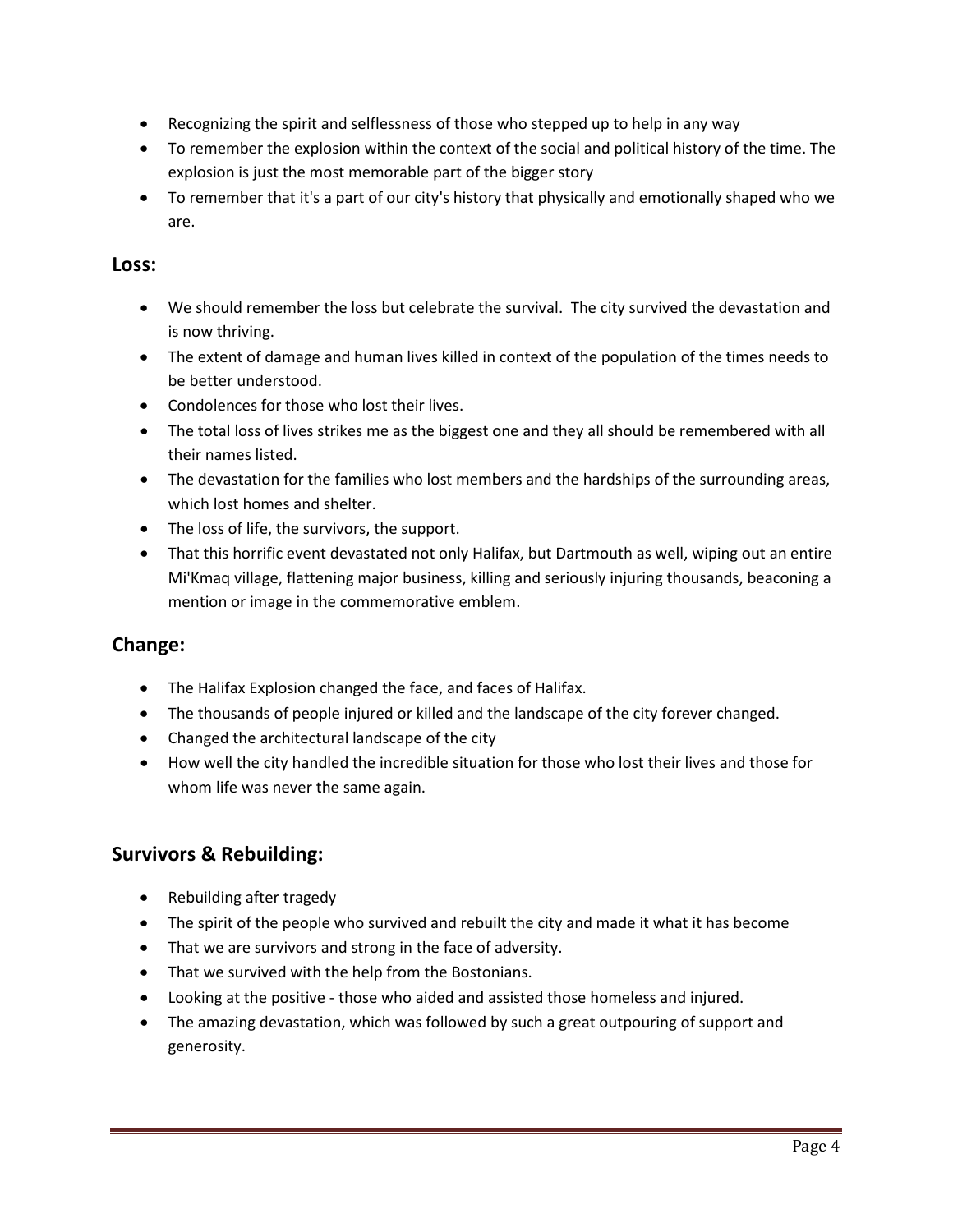- The hardships the survivors endured.
- The marvellous response by Boston
- The strength of Haligonians to overcome the disaster and rebuild the city we call home
- Recovery and reconstruction, especially the role of the Halifax Relief Commission, which has been unfairly ignored.
- The 100th Anniversary of the Halifax Explosion should be a celebration of the memories of those lost and those who displayed true courage to rebuild the city.

### **War:**

- The destructive nature of war.
- The horror and futility of war.
- A minor event in WW1 and history generally
- Moment for reflection and a call for peace.
- Tragedy of war

### **Tell the Stories:**

- Telling the personal stories from and since the explosion>
- We have a civic responsibility to preserve our own history and to recognize that this story is not 'fixed' but emerging and inclusive of different perspectives.
- Why it happened and how it affected Dartmouth as well as Halifax and surrounding areas
- Halifax needs to become a city that promotes peace. Use this opportunity to showcase us as a city of peace ....Halifax's mayor, Mike Savage is a member of "Mayors for Peace"
- I'd like to hear stories we haven't heard before...I have seen/heard very little about the African Nova Scotian's north of Richmond, for example.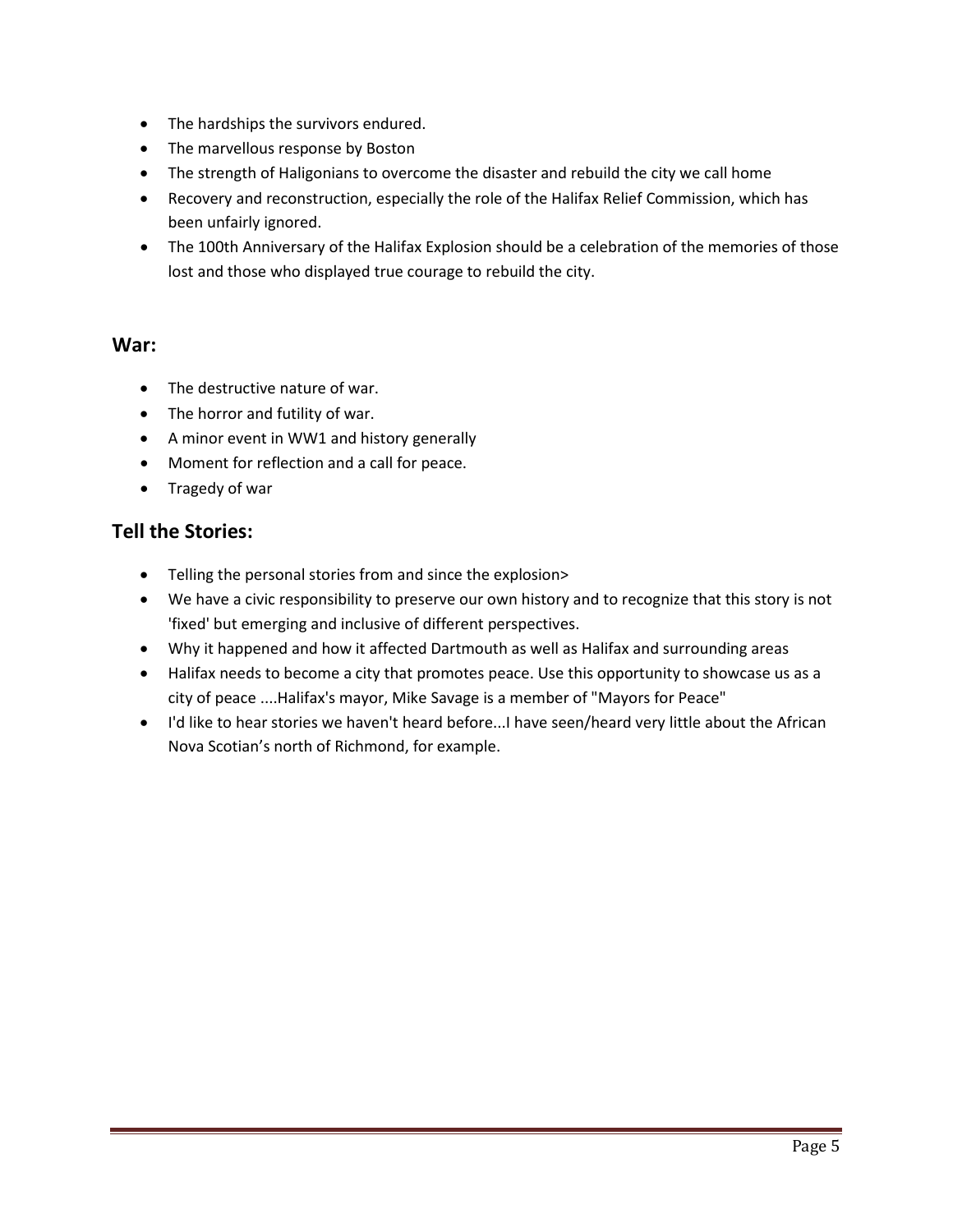### **Are there lessons from the local, national and international response to the Explosion that:**

- **a. Are still meaningful today?**
- **b. Have influenced the kind of community we've become?**

### **Community, Kindness and Generosity:**

- Coming together; community and feeling connected.
- Help your neighbours in time of disasters
- We all have soft spots in our hearts for the communities and organizations that aided us in our time of need - an unspoken bond between peoples - which I believe maintains a sense of mutual respect and warmth, certainly between our community and international response communities.
- Generosity from other cities across North America, especially Boston, gave us so much aid and generosity it taught us to be kind and generous when we see others in need."
- Atlantic Canadians are known for their love and kindness to their fellow man.
- We Maritimers continue to be a caring group of people reaching out to others in times of loss and tragedy.
- We have become a strong and caring community and willing to help those in need.
- Influenced the kind of community we have become: friendly, caring generous people.
- It reminds us that the human spirit prevails in times of tragedy; it's nice to have a sister city in Boston; it shouldn't be too somber of an anniversary, but rather a celebration of how our city has grown, embracing the old but welcoming the new.
- One of the great stories to come from the explosion is the Hydrostone which stands today as the best planned community in Canada to rise from the ashes of this tragedy and be relevant 100 years later is a testament to those responsible
- Human generosity transcends national borders and cultural differences.
- Sending a Christmas tree to Boston gives me a sense of pride.
- Partnership, friendship, resilience
- We need to celebrate the rebuilding our communities in Dartmouth and Halifax
- Can we celebrate our gratitude?
- The explosion is important to Halifax as it illustrates the sacrifices of war and the work of recovery and growth. It shows that an old disaster zone can become modern thriving city with global ambitions but still able to tell its story.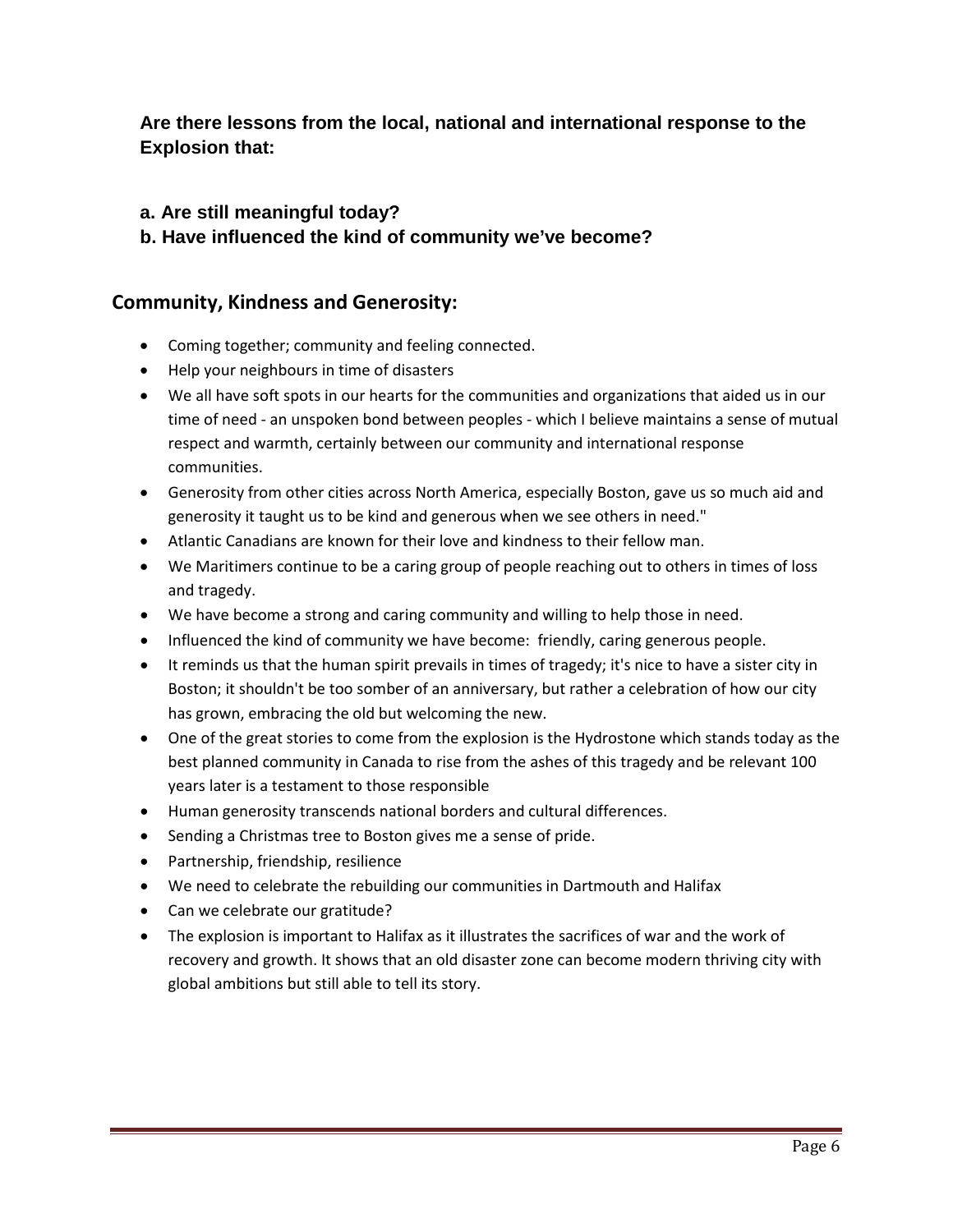### **Changed Forever:**

- It was a turning point in our history and has shaped who we are.
- It should always be commemorated so that future generations never forget.
- This past event has molded us to help those in need anywhere ,anytime and you can overcome "

### **War & Military:**

- I hope that the lessons have helped us become more compassionate to those from war-torn countries, and the Explosion has influenced our treatment of the blind.
- We need to work for peace
- Let's simply recognize the damage that was done and the violence of war.

### **Education:**

- How about a series of talks at the libraries or at universities?
- One of the best things in recent years was the live blog done by the NS archives. That was haunting but very effective. It puts it in real time.
- Within community, learning about it as a child in Dartmouth made me feel very much a part of the city. I understood why some monuments and even buildings were in certain places. I heard stories that stayed with me about the kinds of neighbours people could be, and how others, like Boston, could step up to the plate to help out when needed. I think the connection to the past here is strong but needs to be recalled and taught actively in schools to help kids feel part of the community by knowing the history.

### **Stories:**

- My mother-in-law was less than 6 months old & lost one eye, her mother was holding her and w but she was an as killed, her 3 year sister lost bother eyes & a few fingers.
- A piece of the ship lodged itself in our basement. This makes the explosion much more real for me.
- The story of the supply train from Boston. The story of the telegraph operator, Vincent Coleman, who lost his life staying at his post to stop a train from coming into the city before the explosion. My own grandparents, whose two children were killed and so they had to begin their family again. If the explosion had not happened I would probably have never been born since my father was the second child of the second family!
- Lessons that are still meaningful today that we must consider the impact of a tragedy, such as the Halifax Explosion, on all communities within Halifax, including Mi'kmaq, African Nova Scotian, and ensure those stories are told as well.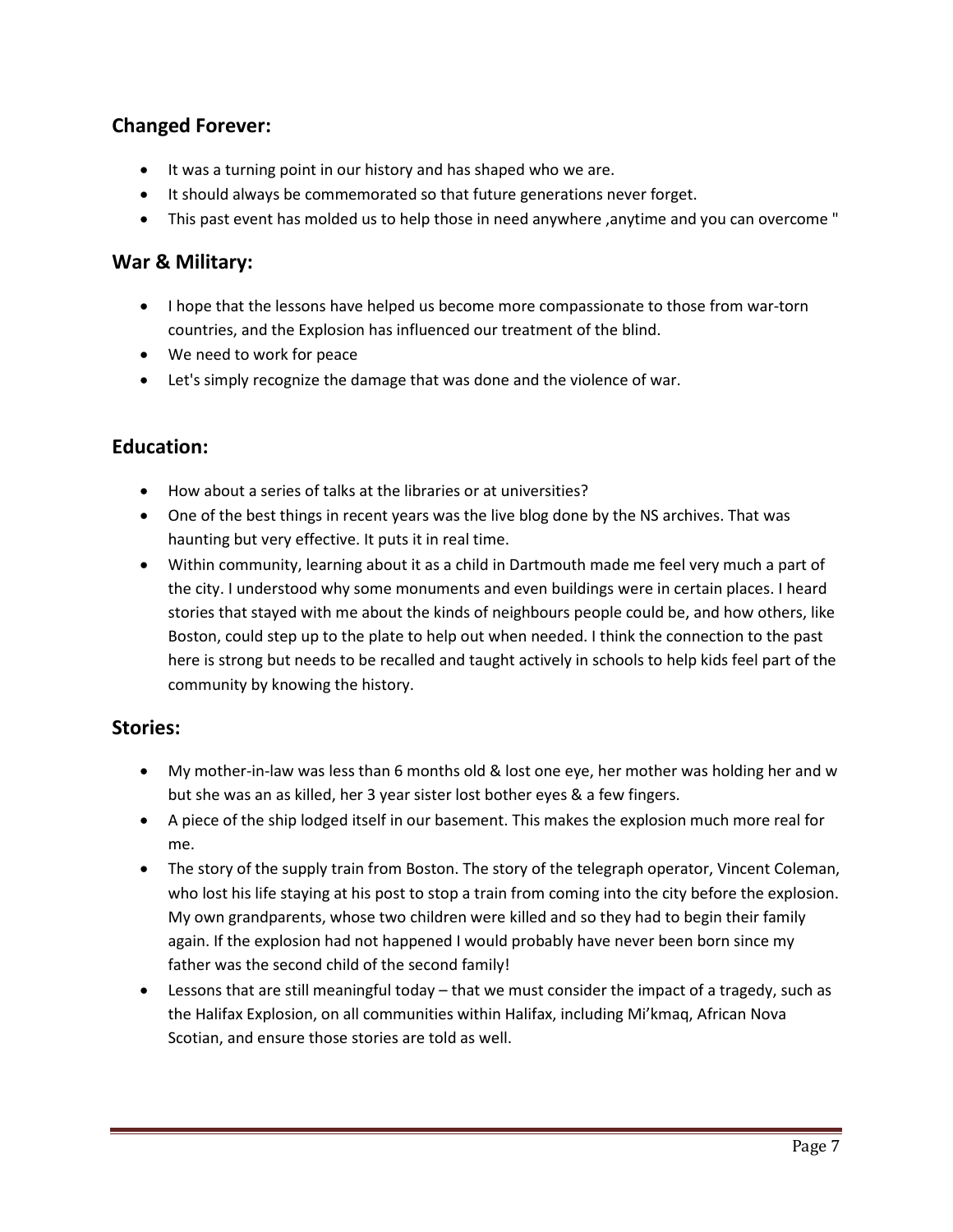- My grandfather was killed in the explosion and my grandmother had 3 small kids and pregnant with the fourth and became homeless and lived on the commons in a tent until her relatives came from Lunenburg to get her and the family home.
- For me, and our department, the Halifax Explosion is a very significant event in our history and very emotional – we lost nine firefighters performing their duty near the explosion's epicentre – they never knew what hit them. It remains the largest, single loss of firefighter life in one incident in Canadian history. The nine included the fire chief and deputy fire chief of the day, two captains and five firefighters. Every year we hold a memorial service at Stn. No. 4 (Lady Hammond) to remember their sacrifice.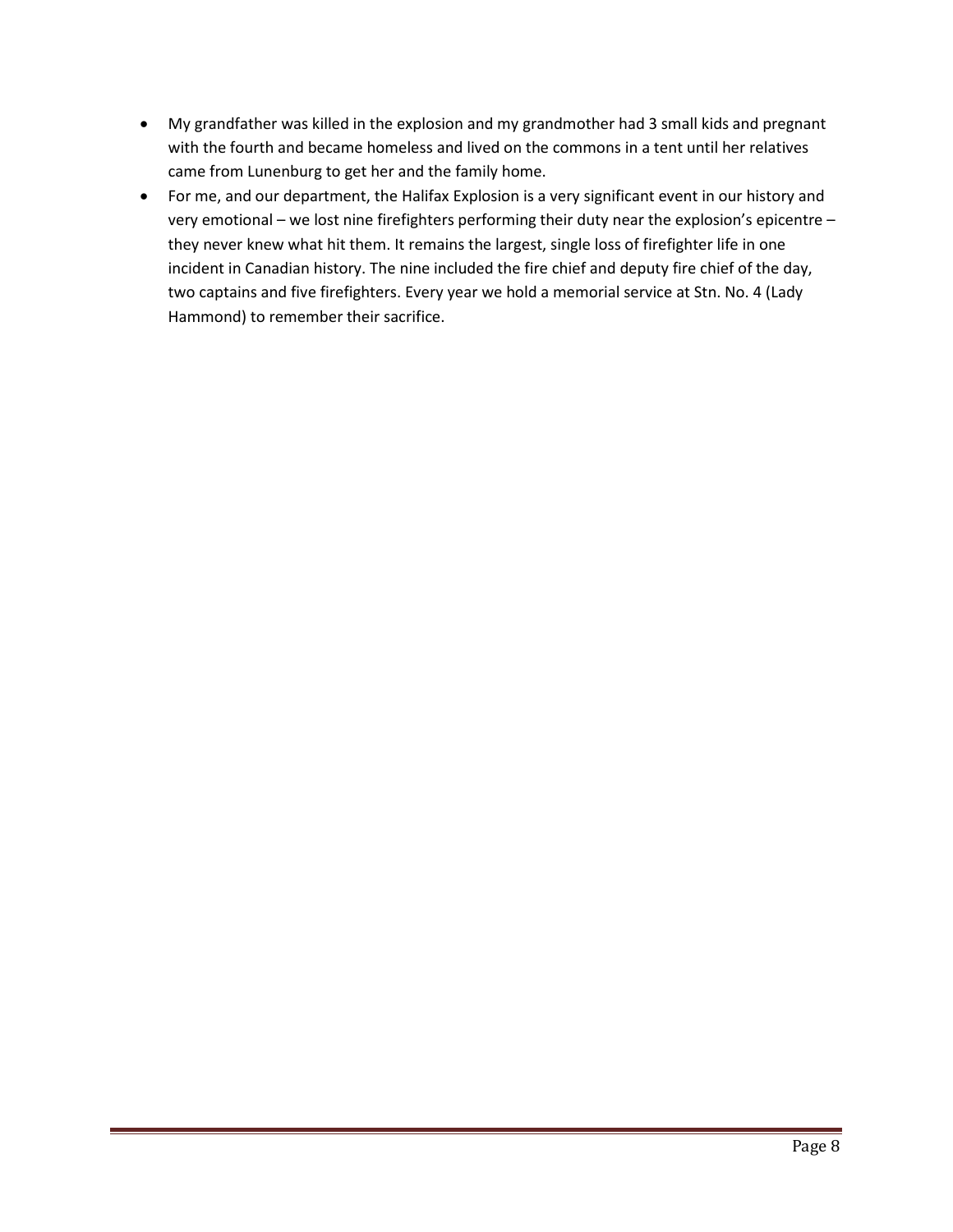# Creative Brief: Halifax Explosion 100th Anniversary Emblem

| Client:                  | <b>Halifax Regional Municipality</b>                   |  |
|--------------------------|--------------------------------------------------------|--|
| <b>Client Contact:</b>   | <b>Bruce DeBaie</b>                                    |  |
| <b>Revolve Contacts:</b> | Mike Bardsley   Phil Otto   Matthew Allen              |  |
| Project:                 | Halifax Explosion 100 <sup>th</sup> Anniversary Emblem |  |
| Date:                    | May 13, 2016                                           |  |

#### **Overview**

December  $6<sup>th</sup>$ , 1917 at 9:05am changed the landscape of Halifax forever.

The collision of the Mont Blanc and the Imo sent devastating shockwaves through our city's north end that obliterated buildings, monuments and families. Those shockwaves are still being felt 100 years later.

This year, we are presented with the opportunity to commemorate the centennial anniversary of the largest man made explosion of its time. And while we will pause to mourn the loss of life and architecture, we will also learn, celebrate and be inspired and thankful for the resulting actions and the city we have become.

The following brief outlines the key messages, tone and delivery for the emblem that will recognize the centennial anniversary of the Halifax Explosion and set the tone for the events leading up to 9:05am December  $6^{th}$ , 2017.

#### **What are the communications objectives?**

- Inspire the next generation to learn more
- Thank all of those who helped
- Remember the loss of life, limb and architecture
- Recognize Halifax as a stronger city
- Connect the emblem and artwork to the anniversary of the explosion

#### **Core Insight**

The Halifax Explosion demonstrates the resilience of the human spirit.

#### **Who are we talking to, and why?**

Primarily, Haligonians. Unquestionably, this event matters more to the residents of our city than to anyone else. But it happened so long ago, with so few survivors and virtually no living person with tangible memories of the event, we can focus less on loss and more on the education and inspiration of younger generations. It's conceivable that most people only know as much about the explosion as what they learned in the Heritage minute and fleeting thoughts each Christmas as a beautiful Christmas tree gets shipped to Boston.

We'll also consider visitors to Halifax who appreciate maritime history and want to learn more about the profound impact on our region. Likewise, the family members of victims – who either lost loved ones, or gained new family as a result of events following the explosion.



902.835.3559 revolve.ca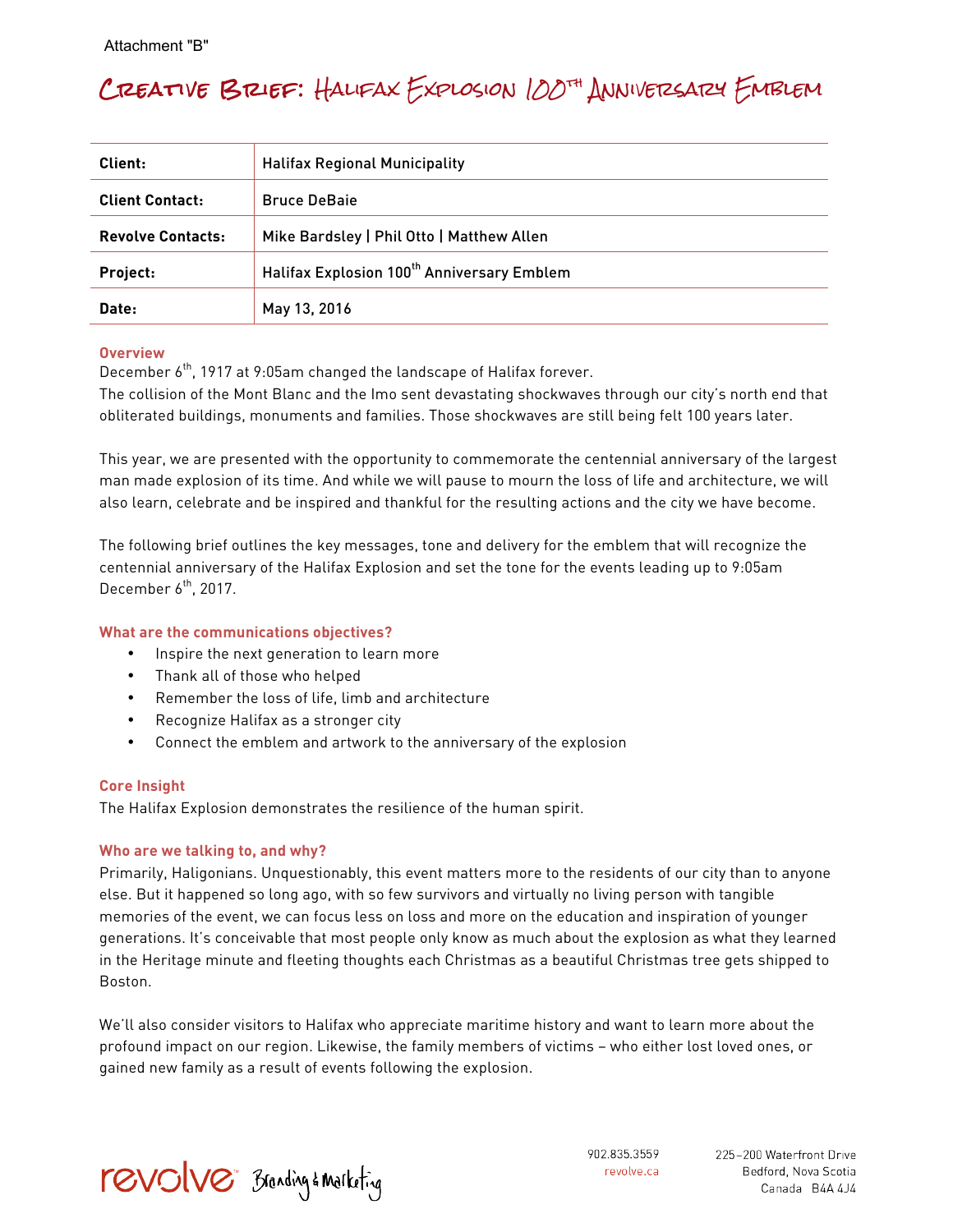# Creative Brief: Halifax Explosion 100th anniversary emblem

#### **How should they feel?**

It's important to note that the Halifax Explosion was an accident. It was not an act of god, war or terror. There was no calculation or consideration. In that way, it differs from the commemoration of other natural or man made disasters.

We want our audience to be inspired to learn something new. They should feel pride for the way Halifax has reshaped itself.

Ideally our audience recognize all of the cities, regions and people who unselfishly came to Halifax's aid.

And people pause and reflect on what is an unimaginable time of loss and hopelessness, but celebrate the incredible effort and dedication required by so many people to rebuild a city.

The commemoration should feel like a respectful remembrance that is equally sympathetic and inspirational. 100 years later, Halifax is a stronger city. And that Halifax did a great job in recognizing the centennial anniversary of the event.

#### **What do we want them to do?**

- We want people to visit the expanded Fort Needham Park commemorative site.
- Get inspired to learn more about how the impact of the Halifax Explosion.
- Share content on social media in a positive and respectful way.
- Initiate school projects for the next generation of Haligonians
- Connect the emblem to the explosion and it's centennial anniversary.

#### **Budget**

| <b>DELIVERABLE</b>                               | <b>OVERVIEW</b>                                                   | <b>BUDGET</b>            |
|--------------------------------------------------|-------------------------------------------------------------------|--------------------------|
| <b>Analysis of Community</b><br><b>Responses</b> | Review all feedback<br>Define themes                              | \$2500                   |
| <b>Design</b>                                    | Design a commemorative emblem                                     | \$6000                   |
| <b>Naming</b>                                    | Define the right name for the event and<br>language in the emblem | \$1500                   |
|                                                  |                                                                   | \$10,000<br><b>Total</b> |

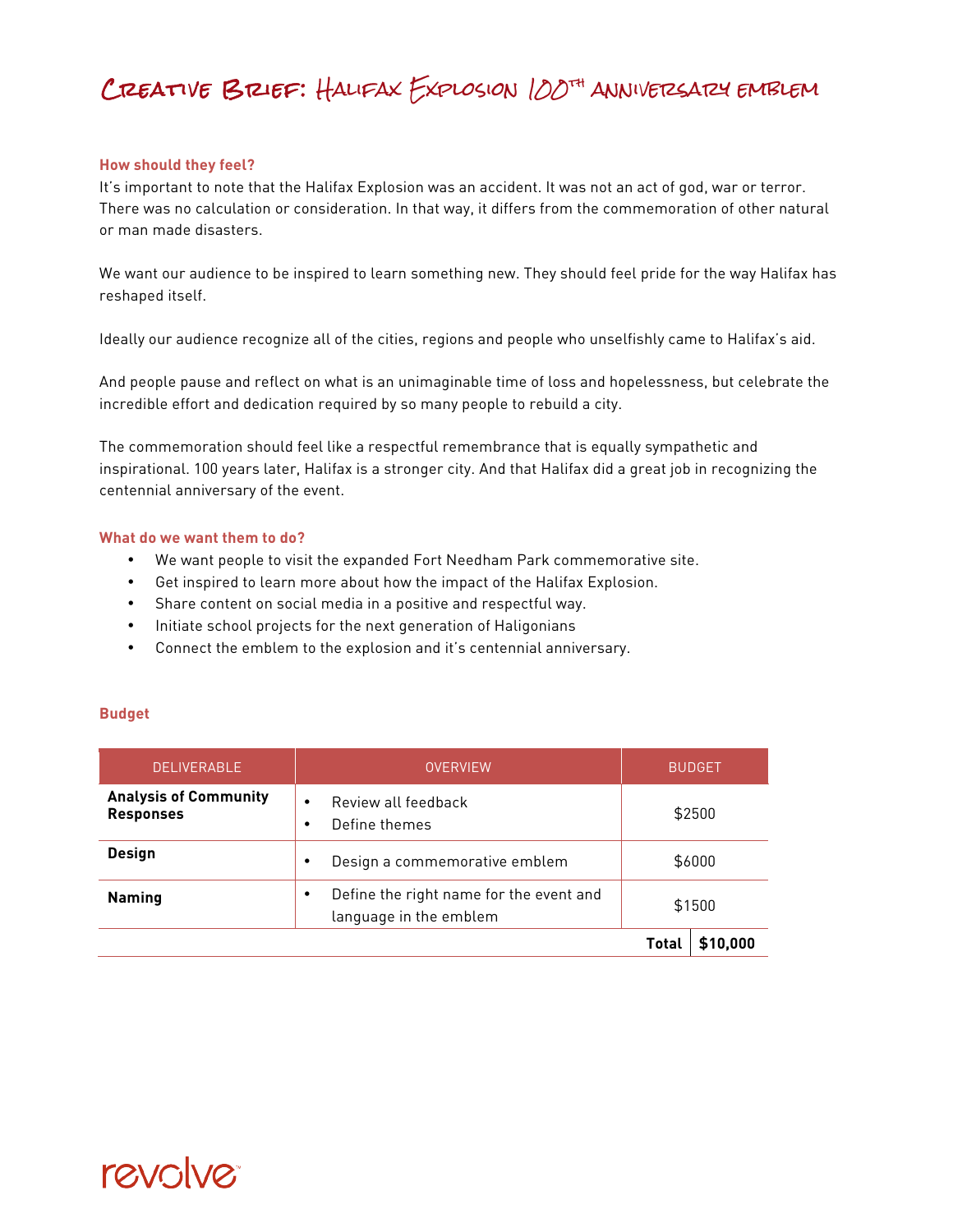Attachment "C" - Focus Group Results for Halifax Explosion 100th Anniversary Emblem



## **Qualitative Research ~ Halifax Explosion Centennial Logo Testing~ Top Line Results**

*The following presents top line findings of the Logo Testing Qualitative Research conducted by Corporate Research Associates Inc. on behalf of the Halifax Regional Municipality. The primary objective of this research was to assess residents' reactions to a proposed logo / emblem for the 100th anniversary of the Halifax Explosion. A total of two (2) focus groups were conducted on August 11th in Halifax. Participants were randomly recruited from the Halifax Opinion Panel. The following presents topline findings of the group discussions.*

### **In Summary…**

Results of the Logo Testing Study suggest that the Halifax Explosion commemorative logo effectively and respectfully positions the commemoration of the Explosion. The logo's design was generally

well received and considered impactful, effective and appropriate. Overall, participants appreciated the font design in portraying loss, and liked the use of subdued tones and shades. Further, the logo's design was deemed clear and the '100' was well understood as referring to years.

Although the logo alone was considered ineffective at eliciting pride of what Halifax has accomplished since the Explosion, participants generally agreed that information or education provided as part of a remembrance would likely do so, but not a logo on its own. Residents largely believed it is important to recognize the 100<sup>th</sup> anniversary of the Halifax Explosion.

Despite an overall positive reaction to the logo and its various applications, there were some concerns expressed that warrant mention. To begin, some residents are concerned that recognition of an anniversary inappropriately positions the event as a commodity. Further, a few criticized the logo as being impersonal and lacking emotion. Finally, some felt that celebration of the 100<sup>th</sup> anniversary would likely be overshadowed by Canada's  $150<sup>th</sup>$  – scheduled for the same year.

As the City moves forward with the development of a commemorative logo, findings suggest that the logo's development should proceed, and that no changes are needed. However, care must be taken to ensure that efforts to communicate the logo focus on remembrance, observation and education, rather than celebration. Further, any copy or taglines positioning the historic moment should be written to reflect a personal or emotional approach (e.g. 'we remember….'). Finally, efforts throughout the year should work to engage the population with the community most impacted by the Explosion (namely those living in the areas most impacted).

The following provides more details on the two groups' responses.

HALIFAX EXPLOSION  $100$ 

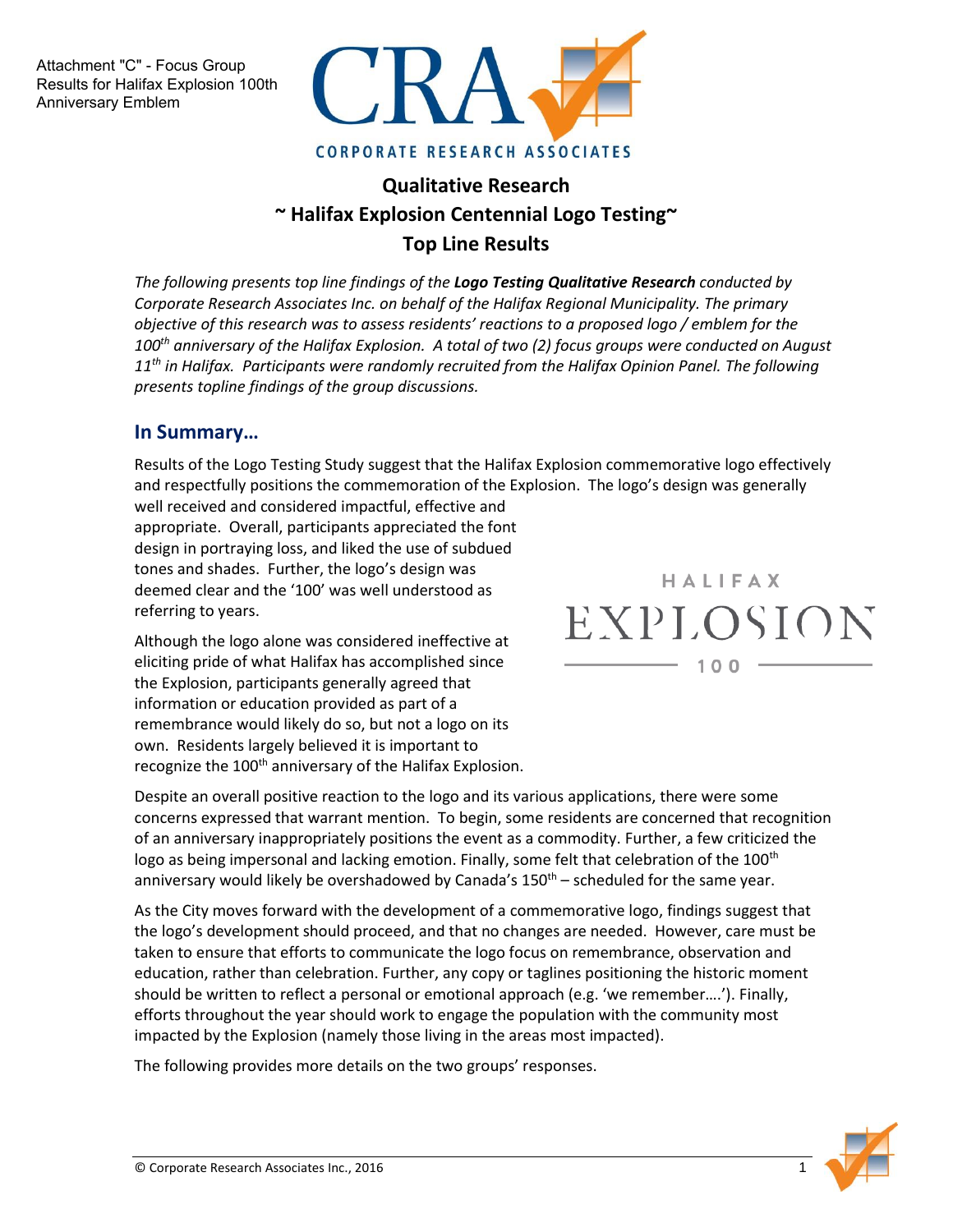### **Historical Moments**

To begin the discussion, participants were asked what they would consider to be the key historical moment in Halifax that defined us as a city.

 **Halifax Explosion is Top of Mind.** Across groups, the Halifax Explosion was top of mind (unaided) as *the* historical moment that defined Halifax as a city, primarily because of the magnitude of the event. Participants were consistently aware of the December  $6<sup>th</sup>$  date, and many recognized that the disaster occurred in 1917.

A good number of participants were well versed on the Explosion, and in each group a few cited stories of how the Explosion had directly impacted their family personally.

### **Logo/ Emblem Testing**

Participants were shown a logo or commemorative emblem that is being considered for the Halifax Explosion. In addition, various applications or uses of the logo were presented for consideration. After presentation, participants were asked to individually complete a series of written exercises to ensure their personal opinions were captured prior to the group discussion.





 **Overall Reactions** – The logo was generally well received and considered impactful, effective and appropriate. Overall, participants liked the classic font design, and appreciated the use of subdued tones and shades which effectively communicates the seriousness of the event and the invitation to remember.

*"It graphically represents the event."*

#### *"It's serious, representative and emotional – the grey works on lots of different levels."*

Participants concurred that it is important to commemorate the 100<sup>th</sup> anniversary of the Halifax Explosion.

Criticisms of the logo primarily focused on having a logo or commemoration of the Explosion, rather than on the logo design itself. In fact, a few participants felt strongly that the Explosion's centennial should not be heralded and that doing so will make a commodity of the tragedy. Participants cautioned that care must be taken to ensure that the anniversary is treated as a remembrance rather than a celebration.

*"This is making a human tragedy into a commodity. You wouldn't make a logo of Africville 1960 or the Holocaust 1039-1945."*

*"I'd be afraid we'd end up with Halifax Explosion t-shirts – that would be a shame."*

In addition, a number of women felt the design lacked emotion and empathy and accordingly, did not evoke a strong emotional response for them personally.

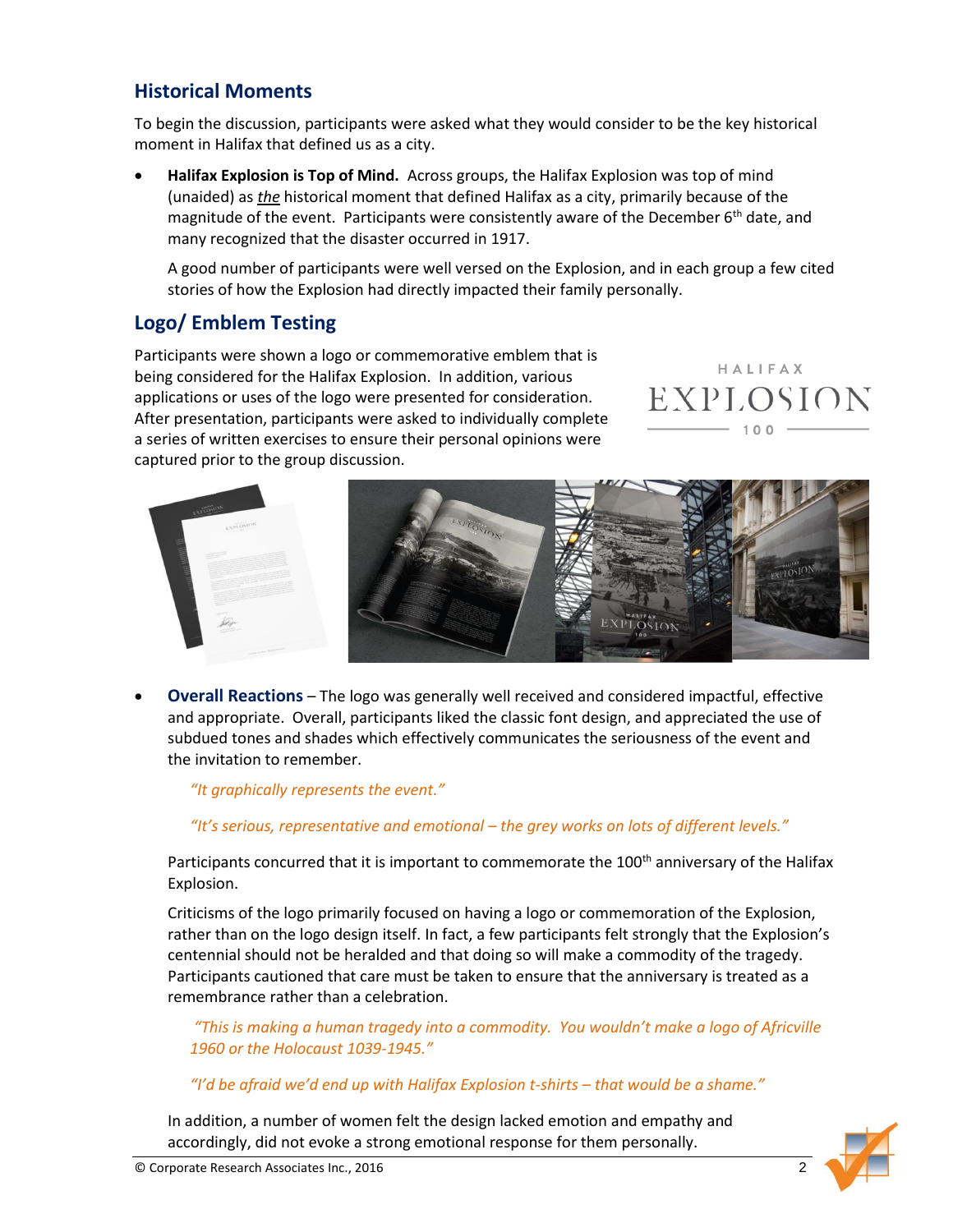*"They need to show something emotional to evoke feeling. More empathy. It's cold and impersonal."*

*"Just adding 'we remember'…or a tagline that is personal would make it more impactful."*

EXPLOSION **Colour:** Participants strongly endorsed the use of black / white / grey  $-100$ tones for the design. In fact, it was felt the colours were reflective of the times (i.e. 1917) and reminiscent of imagery associated with the event. More importantly, perhaps, the tones created a somber, serious and reflective mood. All concurred that inserting colour in such a design would be inappropriate and potentially misrepresent what a commemoration should be (i.e. would be more celebratory).

*"It's not big or colourful, which is appropriate. Black and grey evoke the photos [from that period]."*

Font: Participants generally considered the typeface of the word 'explosion' to be effective, impactful and reflective of the Explosion. Indeed, it was consistently mentioned that the broken font symbolized the destruction and incompleteness left by the Explosion. One participant likened the font with letters on a tomb stone – again which was deemed appropriate. The classic font used was considered more effective than an alternate more modern font.

*"Staid, understated. It is simple, effective font choices. Good in the context shown."* 

*"The fragmented font shows the damage, that it's not complete. Being all capital letters suggest that it was a major event."*

*"It conveys a sense of incompleteness and destruction. It looks similar to old typefaces, faded newspapers and headlines. It is stark. Mournful."*

*"Fractured, incomplete, eerie."*

Across groups a few participants criticized the font, describing it as lacking creativity and uniqueness, and representing how we, as a municipality continue to be incomplete or broken. It warrants mention, however, that these participants were strongly opinionated and critical of the HRM amalgamation, as well as Halifax's recent branding initiative.

*"It tells me that HRM has lost some of itself. It is coming back, but we are not quite there yet. We are broken."*

 **Clarity:** The logo as presented (and in the applications shown) was considered clear, easy to understand and not problematic. The 100 was consistently perceived to refer to years, and most felt it is not necessary to provide further explanation.

*"100 is obvious – it's appropriate."*

*"As presented the 100 would be assumed as years."*

That said, a few participants felt that including the year of the Explosion (1917-2017) would provide added clarity, particularly if the logo was on display in 2016 or at any time outside the anniversary period. Further, a few mentioned it would help to provide further context if the logo or a display was seen in isolation.



HALIFAX